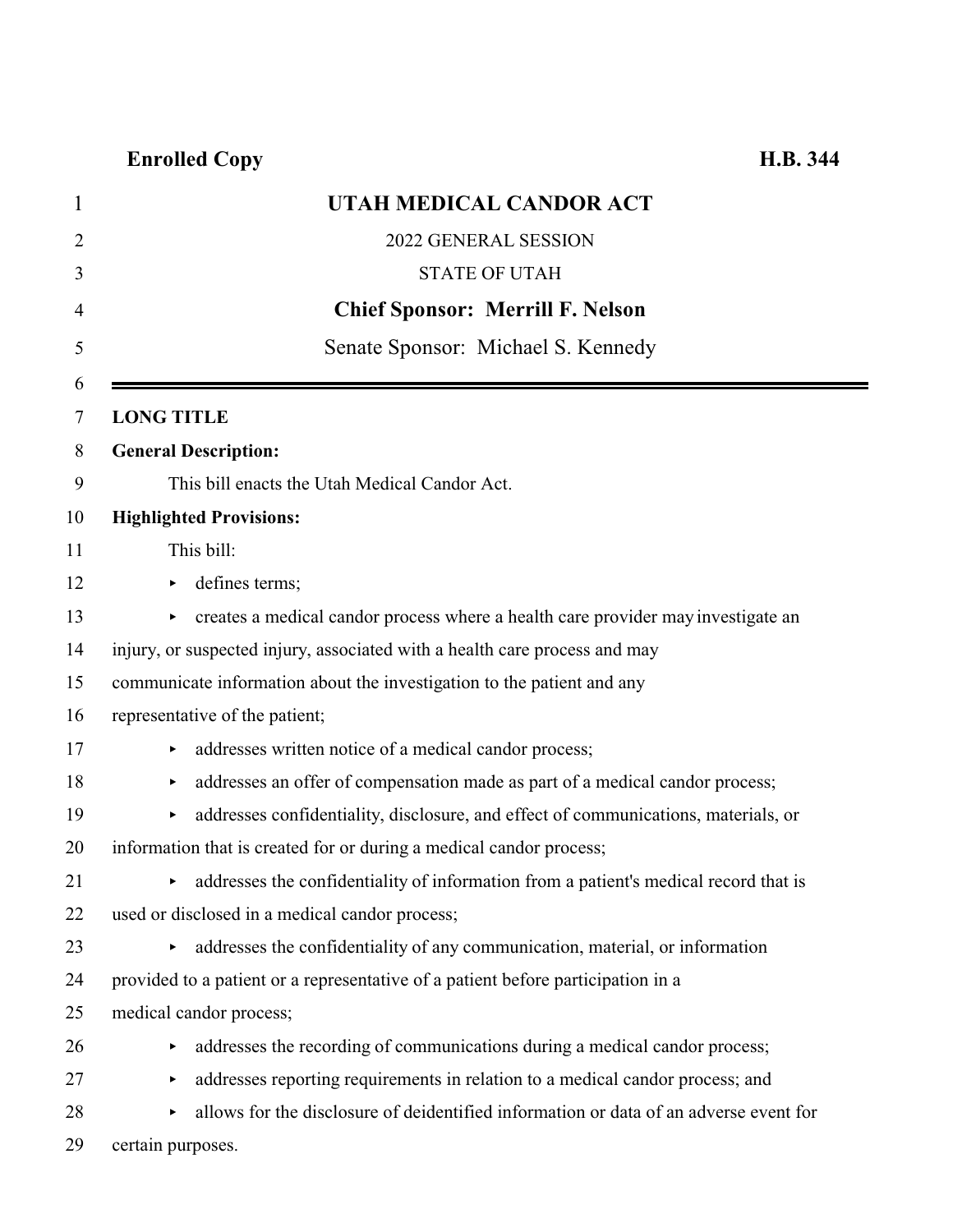<span id="page-1-0"></span>

| 30 | Money Appropriated in this Bill:                                                            |
|----|---------------------------------------------------------------------------------------------|
|    | None                                                                                        |
|    | <b>Other Special Clauses:</b>                                                               |
|    | This bill provides revisor instructions.                                                    |
|    | <b>Utah Code Sections Affected:</b>                                                         |
|    | <b>ENACTS:</b>                                                                              |
|    | 78B-3-450, Utah Code Annotated 1953                                                         |
|    | 78B-3-451, Utah Code Annotated 1953                                                         |
|    | 78B-3-452, Utah Code Annotated 1953                                                         |
|    | 78B-3-453, Utah Code Annotated 1953                                                         |
|    | 78B-3-454, Utah Code Annotated 1953                                                         |
|    |                                                                                             |
|    | Be it enacted by the Legislature of the state of Utah:                                      |
|    | Section 1. Section <b>78B-3-450</b> is enacted to read:                                     |
|    | Part 4a. Utah Medical Candor Act                                                            |
|    | 78B-3-450. Definitions.                                                                     |
|    | As used in this part:                                                                       |
|    | "Adverse event" means an injury or suspected injury that is associated with a health<br>(1) |
|    | care process rather than an underlying condition of a patient or a disease.                 |
|    | "Affected party" means:<br>(2)                                                              |
|    | (a) a patient; and                                                                          |
|    | any representative of a patient.<br>(b)                                                     |
|    | "Communication" means any written or oral communication created for or during a<br>(3)      |
|    | medical candor process.                                                                     |
|    | "Governmental entity" means the same as that term is defined in Section<br>(4)              |
|    | $63G-7-102$ .                                                                               |
|    | (5) "Health care" means the same as that term is defined in Section 78B-3-403.              |
|    | "Health care provider" means the same as that term is defined in Section<br>(6)             |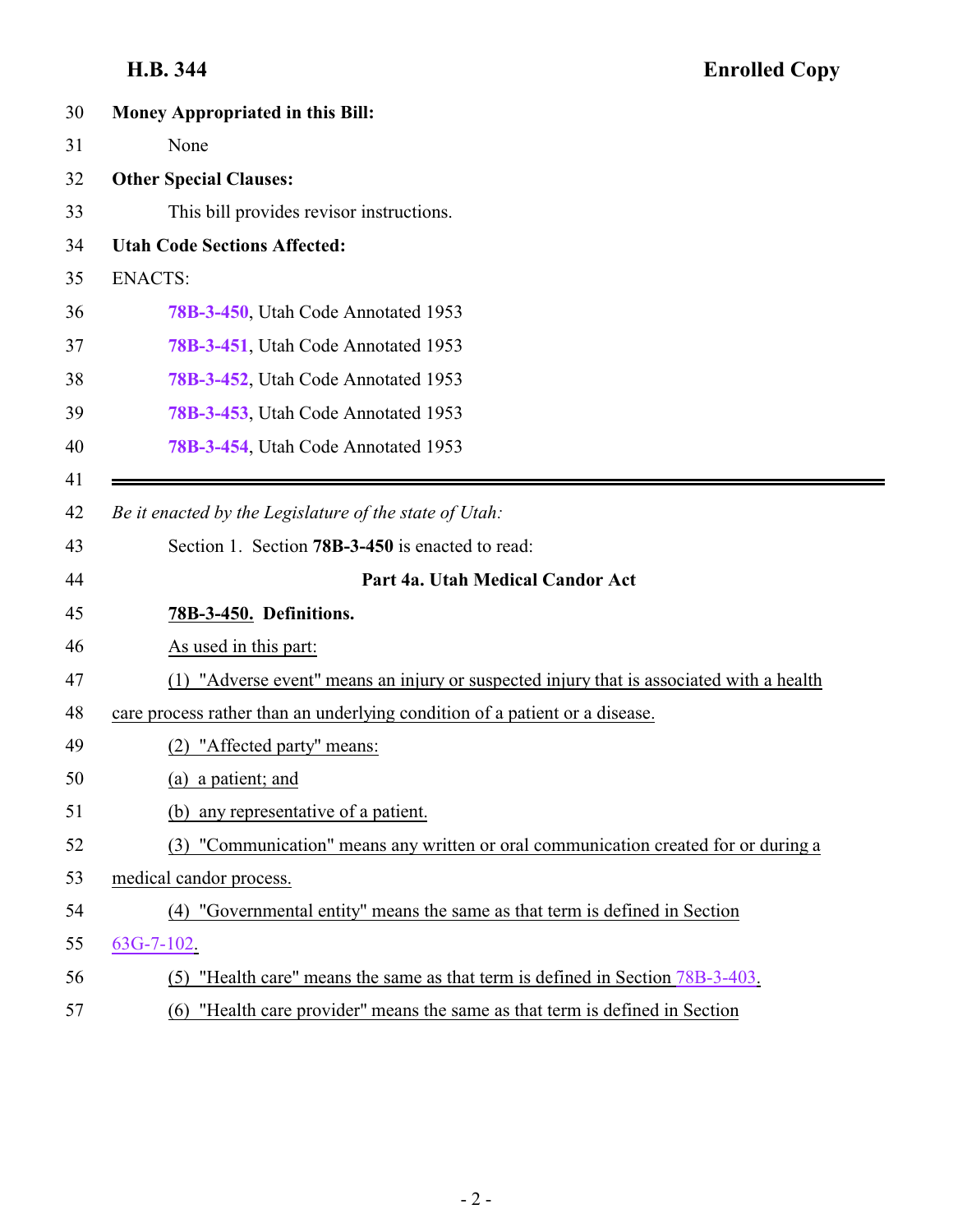<span id="page-2-0"></span>

| 58 | 78B-3-403.                                                                                 |
|----|--------------------------------------------------------------------------------------------|
| 59 | "Malpractice action against a health provider" means the same as that term is<br>(7)       |
| 60 | defined in Section 78B-3-403.                                                              |
| 61 | (8) "Medical candor process" means the process described in Section 78B-3-451.             |
| 62 | (9) "Patient" means the same as that term is defined in Section 78B-3-403.                 |
| 63 | (10) "Public employee" means the same as the term "employee" as defined in Section         |
| 64 | $63G-7-102$ .                                                                              |
| 65 | $(11)$ (a) Except as provided in Subsection $(11)$ (c), "representative" means the same as |
| 66 | that term is defined in Section 78B-3-403.                                                 |
| 67 | (b) "Representative" includes:                                                             |
| 68 | (i) a parent of a child regardless of whether the parent is the custodial or noncustodial  |
| 69 | parent;                                                                                    |
| 70 | (ii) a legal guardian of a child;                                                          |
| 71 | (iii) a person designated to make decisions on behalf of a patient under a power of        |
| 72 | attorney, an advanced health care directive, or a similar legal document;                  |
| 73 | (iv) a default surrogate as defined in Section $75-2a-108$ ; and                           |
| 74 | (v) if the patient is deceased, the personal representative of the patient's estate or the |
| 75 | patient's heirs as defined in Sections 75-1-201 and 78B-3-105.                             |
| 76 | (c) "Representative" does not include a parent of a child if the parent's parental rights  |
| 77 | have been terminated by a court.                                                           |
| 78 | "State" means the same as that term is defined in Section 63G-7-102.<br>(12)               |
| 79 | Section 2. Section 78B-3-451 is enacted to read:                                           |
| 80 | 78B-3-451. Medical candor process.                                                         |
| 81 | In accordance with this part, a health care provider may engage an affected party in a     |
| 82 | process where the health care provider and any other health care provider notified in      |
| 83 | Subsection $78B-3-452(1)(b)$ that chooses to participate in the process that:              |
| 84 | (1) conducts an investigation into an adverse event involving a patient and the health     |
| 85 | care provided to the patient;                                                              |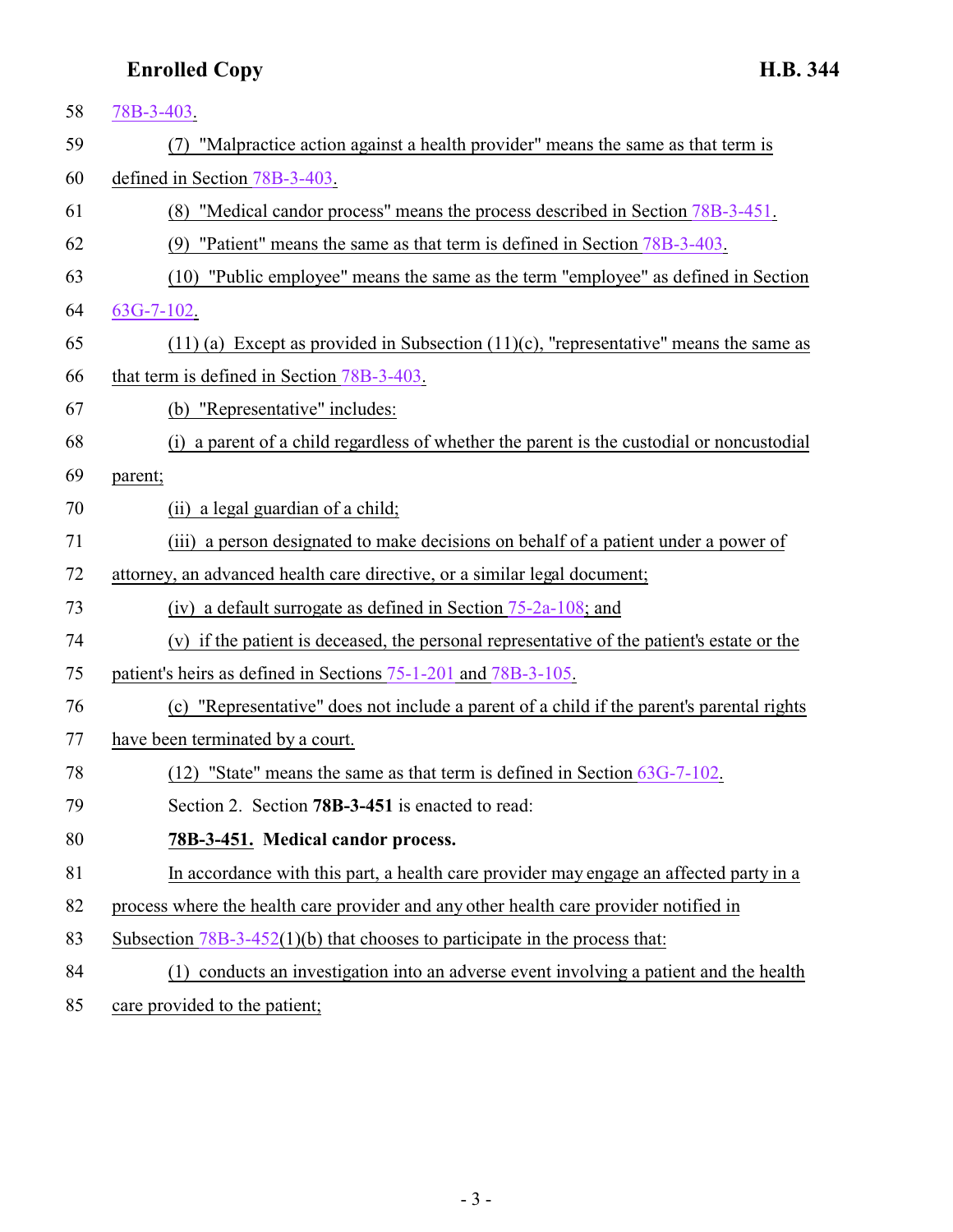<span id="page-3-0"></span>

| 86  | (2) communicates information to the affected party regarding information gathered               |
|-----|-------------------------------------------------------------------------------------------------|
| 87  | during an investigation described in Subsection (1);                                            |
| 88  | (3) communicates to the affected party the steps that the health care provider will take        |
| 89  | to prevent future occurrences of the adverse event; and                                         |
| 90  | (4) determines whether to make an offer of compensation to the affected party for the           |
| 91  | adverse event.                                                                                  |
| 92  | Section 3. Section 78B-3-452 is enacted to read:                                                |
| 93  | 78B-3-452. Notice of medical candor process.                                                    |
| 94  | (1) If a health care provider wishes to engage an affected party in a medical candor            |
| 95  | process, the health care provider shall:                                                        |
| 96  | (a) provide a written notice described in Subsection (2) to the affected party within 365       |
| 97  | days after the day on which the health care provider knew of the adverse event involving a      |
| 98  | patient;                                                                                        |
| 99  | (b) provide a written notice, in a timely manner, to any other health care provider             |
| 100 | involved in the adverse event that invites the health care provider to participate in a medical |
| 101 | candor process; and                                                                             |
| 102 | (c) inform, in a timely manner, any health care provider described in Subsection $(1)(b)$       |
| 103 | of an affected party's decision of whether to participate in a medical candor process.          |
| 104 | A written notice under Subsection (1)(a) shall:<br>(2)                                          |
| 105 | (a) include an explanation of:                                                                  |
| 106 | the patient's right to receive a copy of the patient's medical records related to the<br>(i)    |
| 107 | adverse event; and                                                                              |
| 108 | (ii) the patient's right to authorize the release of the patient's medical records related to   |
| 109 | the adverse event to any third party;                                                           |
| 110 | (b) include a statement regarding the affected party's right to seek legal counsel at the       |
| 111 | affected party's expense and to have legal counsel present throughout a medical candor process; |
| 112 | (c) notify the affected party that there are time limitations for a malpractice action          |
| 113 | against a health care provider and that a medical candor process does not alter or extend the   |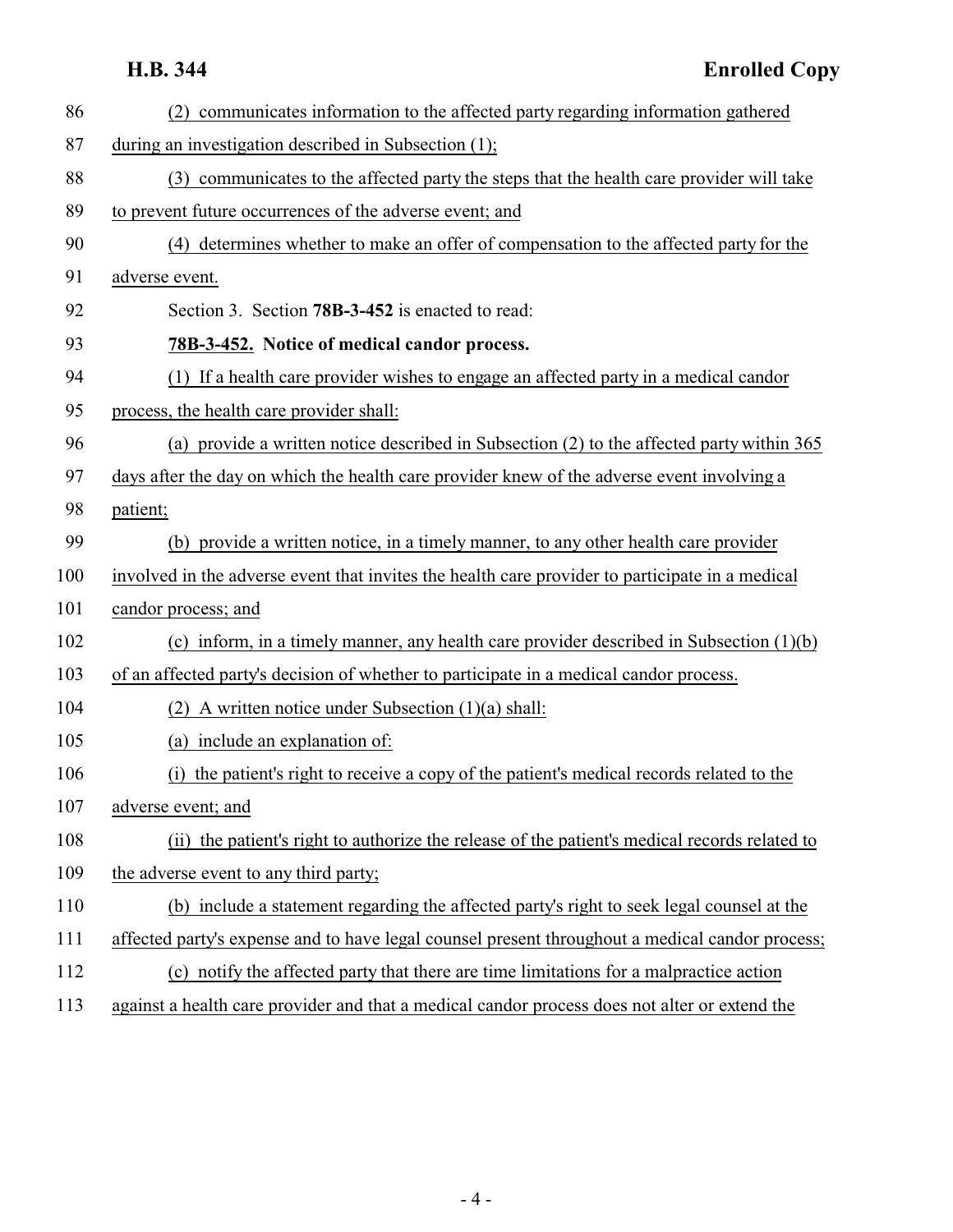<span id="page-4-0"></span>

| 114 | time limitations for a malpractice action against a health care provider;                       |
|-----|-------------------------------------------------------------------------------------------------|
| 115 | (d) if the health care provider is a public employee or a governmental entity, notify the       |
| 116 | affected party that participation in a medical candor process does not alter or extend the      |
| 117 | deadline for filing the notice of claim required under Section $63G-7-401$ ;                    |
| 118 | (e) notify the affected party that if the affected party chooses to participate in a medical    |
| 119 | candor process with a health care provider:                                                     |
| 120 | (i) any communication, material, or information created for or during the medical               |
| 121 | candor process, including a communication to participate in the medical candor process, is      |
| 122 | confidential, not discoverable, and inadmissible as evidence in a judicial, administrative, or  |
| 123 | arbitration proceeding arising out of the adverse event; and                                    |
| 124 | (ii) a party to the medical candor process may not record any communication without             |
| 125 | the mutual consent of all parties to the medical candor process; and                            |
| 126 | (f) advise the affected party that the affected party, the health care provider, and any        |
| 127 | other person that participates in a medical candor process must agree, in writing, to the terms |
| 128 | and conditions of the medical candor process in order to participate.                           |
| 129 | (3) If, after receiving a written notice, an affected party wishes to participate in a          |
| 130 | medical candor process, the affected party must agree, in writing, to the terms and conditions  |
| 131 | provided in the written notice described in Subsection (2).                                     |
| 132 | (4) If an affected party agrees to participate in a medical candor process, the affected        |
| 133 | party and the health care provider may include another person in the medical candor process if: |
| 134 | (a) the person receives written notice in accordance with this section; and                     |
| 135 | (b) the person agrees, in writing, to the terms and conditions provided in the written          |
| 136 | notice described in Subsection (2).                                                             |
| 137 | Section 4. Section 78B-3-453 is enacted to read:                                                |
| 138 | 78B-3-453. Nonparticipating health care providers -- Offer of compensation --                   |
| 139 | Payment.                                                                                        |
| 140 | (1) If any communications, materials, or information in any form during a medical               |
| 141 | candor process involve a health care provider that was notified under Subsection                |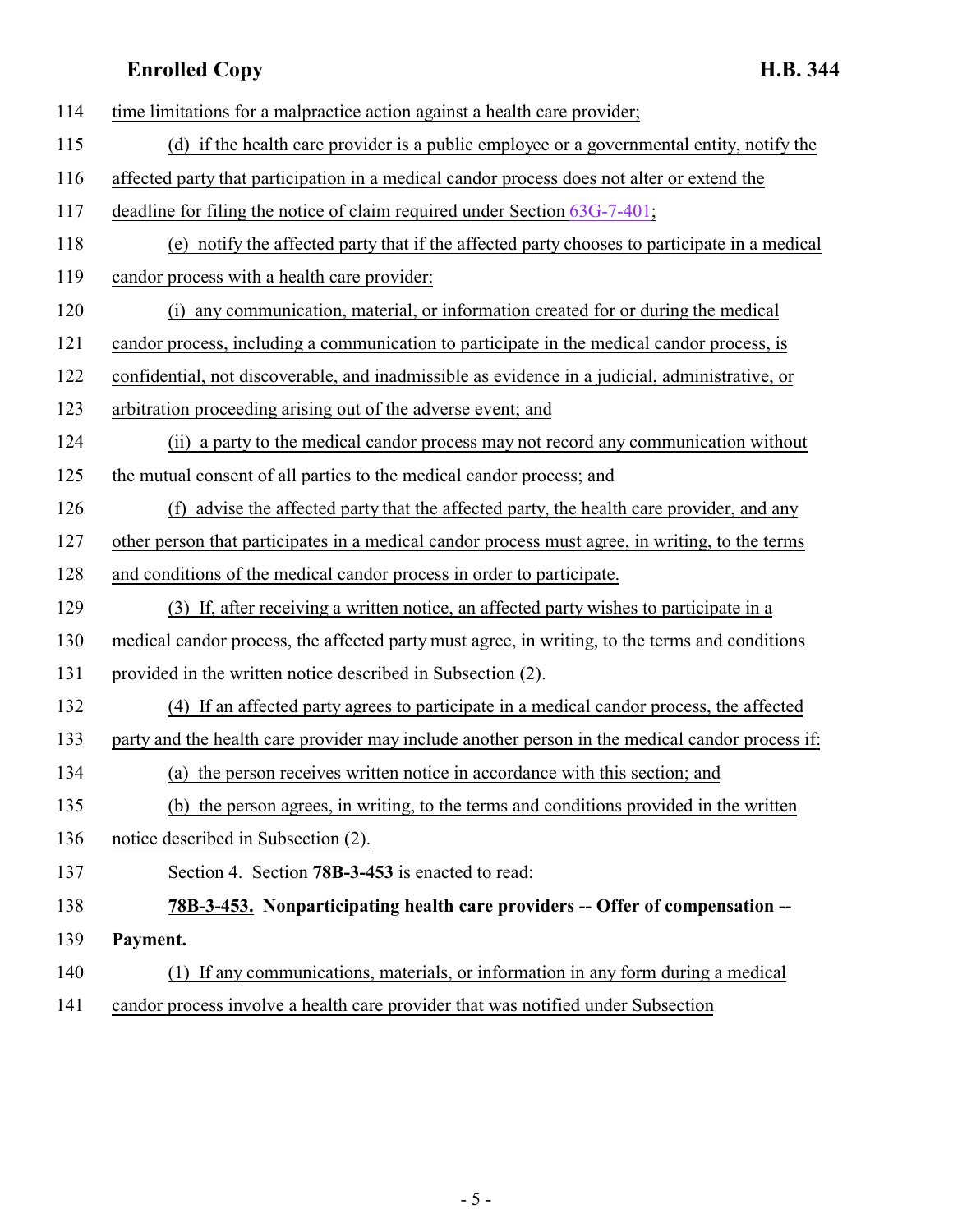| 142 | $78B-3-451(1)(b)$ but the health care provider is not participating in the medical candor process, |
|-----|----------------------------------------------------------------------------------------------------|
| 143 | a participating health care provider:                                                              |
| 144 | (a) may provide only materials or information from the medical record to the affected              |
| 145 | party regarding any health care provided by the nonparticipating health care provider;             |
| 146 | (b) may not characterize, describe, or evaluate health care provided or not provided by            |
| 147 | the nonparticipating health care provider;                                                         |
| 148 | (c) may not attribute fault, blame, or responsibility for the adverse event to the                 |
| 149 | nonparticipating health care provider; and                                                         |
| 150 | (d) shall inform the affected party of the limitations and requirements described in               |
| 151 | Subsections $(1)(a)$ , $(b)$ , and $(c)$ on any communications, materials, or information made or  |
| 152 | provided by the participating health care provider in regard to a nonparticipating health care     |
| 153 | provider.                                                                                          |
| 154 | (2) (a) If a health care provider determines that no offer of compensation is warranted            |
| 155 | during a medical candor process, the health care provider may orally communicate that              |
| 156 | decision to the affected party.                                                                    |
| 157 | (b) If a health care provider determines that an offer of compensation is warranted                |
| 158 | during a medical candor process, the health care provider shall provide the affected party with a  |
| 159 | written offer of compensation.                                                                     |
| 160 | (3) If a health care provider makes an offer of compensation to an affected party during           |
| 161 | a medical candor process and the affected party is not represented by legal counsel, the health    |
| 162 | care provider shall:                                                                               |
| 163 | (a) advise the affected party of the affected party's right to seek legal counsel, at the          |
| 164 | affected party's expense, regarding the offer of compensation; and                                 |
| 165 | (b) notify the affected party that the affected party may be legally required to repay             |
| 166 | medical and other expenses that were paid by a third party, including private health insurance,    |
| 167 | Medicare, or Medicaid.                                                                             |
| 168 | (4) (a) All parties to an offer of compensation shall negotiate the form of the relevant           |
| 169 | documents.                                                                                         |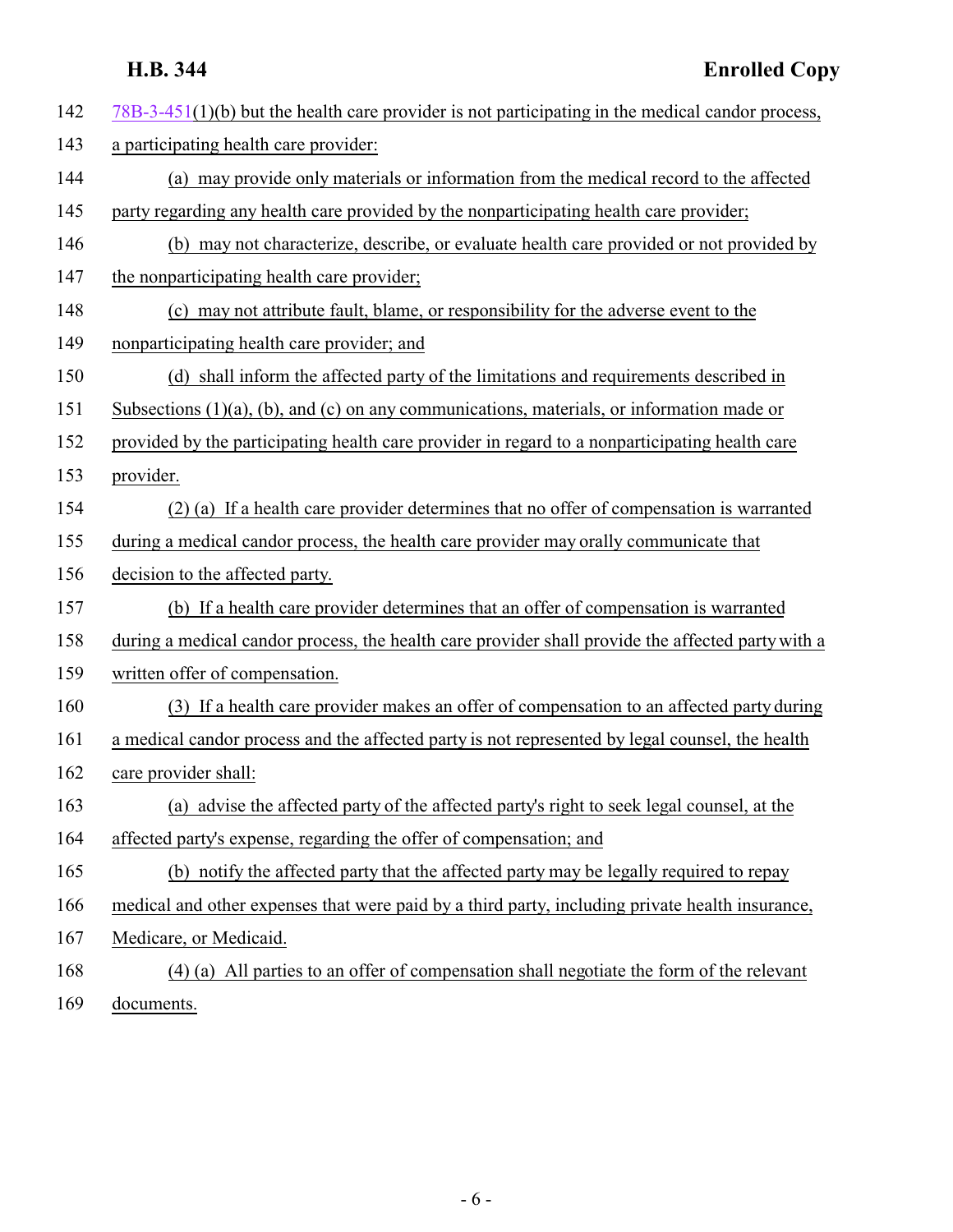<span id="page-6-0"></span>

| 170 | (b) As a condition of an offer of compensation under this section, a health care                  |
|-----|---------------------------------------------------------------------------------------------------|
| 171 | provider may require an affected party to:                                                        |
| 172 | execute any document that is necessary to carry out an agreement between the<br>(i)               |
| 173 | parties regarding the offer of compensation; and                                                  |
| 174 | (ii) if court approval is required for compensation to a minor, obtain court approval for         |
| 175 | the offer of compensation.                                                                        |
| 176 | (5) If an affected party did not present a written claim or demand for payment before             |
| 177 | the affected party accepts and receives an offer of compensation as part of a medical candor      |
| 178 | process, the payment of compensation to the affected party is not a payment resulting from:       |
| 179 | (a) a written claim or demand for payment; or                                                     |
| 180 | (b) a professional liability claim or a settlement for purposes of Sections $58-67-302$ ,         |
| 181 | 58-67-302.7, 58-68-302, and 58-71-302.                                                            |
| 182 | Section 5. Section 78B-3-454 is enacted to read:                                                  |
| 183 | 78B-3-454. Confidentiality and effect of medical candor process -- Recording of                   |
|     |                                                                                                   |
| 184 | medical candor process -- Exception for deidentified information or data.                         |
| 185 | (1) Except as provided in Subsections $(2)$ , $(3)$ , and $(4)$ , all communications, materials,  |
| 186 | and information in any form specifically created for or during a medical candor process,          |
| 187 | including the findings or conclusions of the investigation and any offer of compensation, are     |
| 188 | confidential and privileged in any administrative, judicial, or arbitration proceeding.           |
| 189 | (2) Any communication, material, or information in any form that is made or provided              |
| 190 | in the ordinary course of business, including a medical record or a business record, that is      |
| 191 | otherwise discoverable or admissible and is not specifically created for or during a medical      |
| 192 | candor process is not privileged by the use or disclosure of the communication, material, or      |
| 193 | information during a medical candor process.                                                      |
| 194 | (3) (a) Any information that is required to be documented in a patient's medical record           |
| 195 | under state or federal law is not privileged by the use or disclosure of the information during a |

(b) Information described in Subsection (3)(a) does not include an individual's mental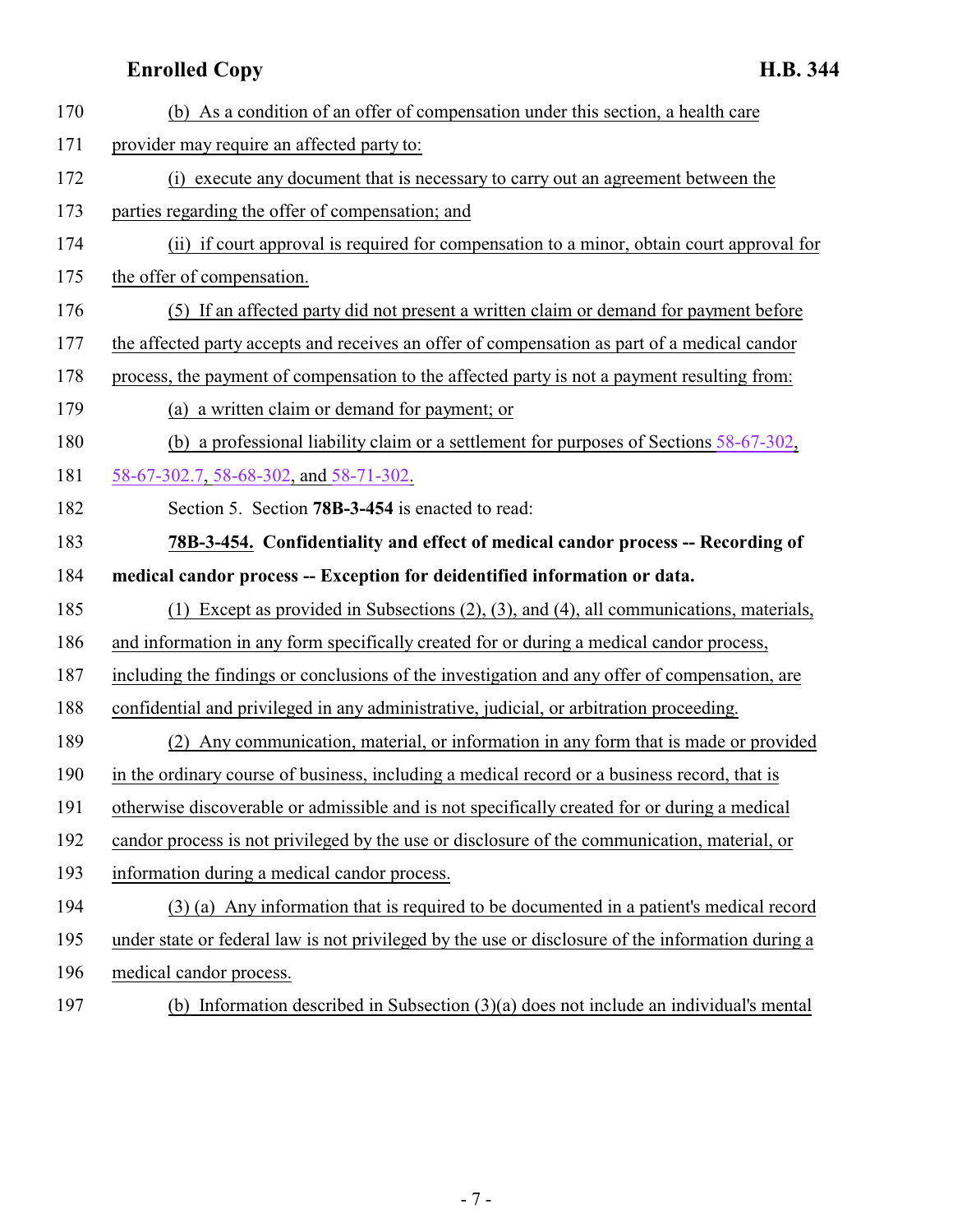| 198       | impressions, conclusions, or opinions that are formed outside the course and scope of the       |
|-----------|-------------------------------------------------------------------------------------------------|
| 199       | patient's care and treatment and are used or disclosed in a medical candor process.             |
| 200       | (4) (a) Any communication, material, or information in any form that is provided to an          |
| 201       | affected party before the affected party's written agreement to participate in a medical candor |
| 202       | process is not privileged by the use or disclosure of the communication, material, or           |
| 203       | information during a medical candor process.                                                    |
| 204       | (b) Any communication, material, or information described in Subsection (4)(a) does             |
| 205       | not include a written notice described in Section 78B-3-452.                                    |
| 206       | (5) A communication or offer of compensation made in preparation for or during a                |
| 207       | medical candor process does not constitute an admission of liability.                           |
| 208       | (6) Nothing in this part alters or limits the confidential, privileged, or protected nature     |
| 209       | of communications, information, memoranda, work product, documents, and other materials         |
| 210       | under other provisions of law.                                                                  |
| 211       | (7) (a) Notwithstanding Section $77-23a-4$ , a party to a medical candor process may not        |
| 212       | record any communication without the mutual consent of all parties to the medical candor        |
| 213       | process.                                                                                        |
| 214       | (b) A recording made without mutual consent of all parties to the medical candor                |
| 215       | process may not be used for any purpose.                                                        |
| 216       | (8) (a) Notwithstanding any other provision of law, any communication, material, or             |
| 217       | information created for or during a medical candor process:                                     |
| 218       | (i) is not subject to reporting requirements by a health care provider; and                     |
| 219       | (ii) does not create a reporting requirement for a health care provider.                        |
| 220       | (b) If there are reporting requirements independent of, and supported by, information or        |
| 221       | evidence other than any communication, material, or information created for or during a         |
| 222       | medical candor process, the reporting shall proceed as if there were no communication,          |
| 223       | material, or information created for or during the medical candor process.                      |
| 224       | (c) This Subsection (8) does not release an individual or a health care provider from           |
| $\bigcap$ | الفترة ووومن والمواطن والمنافس والمساور والفاردة والمناور                                       |

225 complying with a reporting requirement.